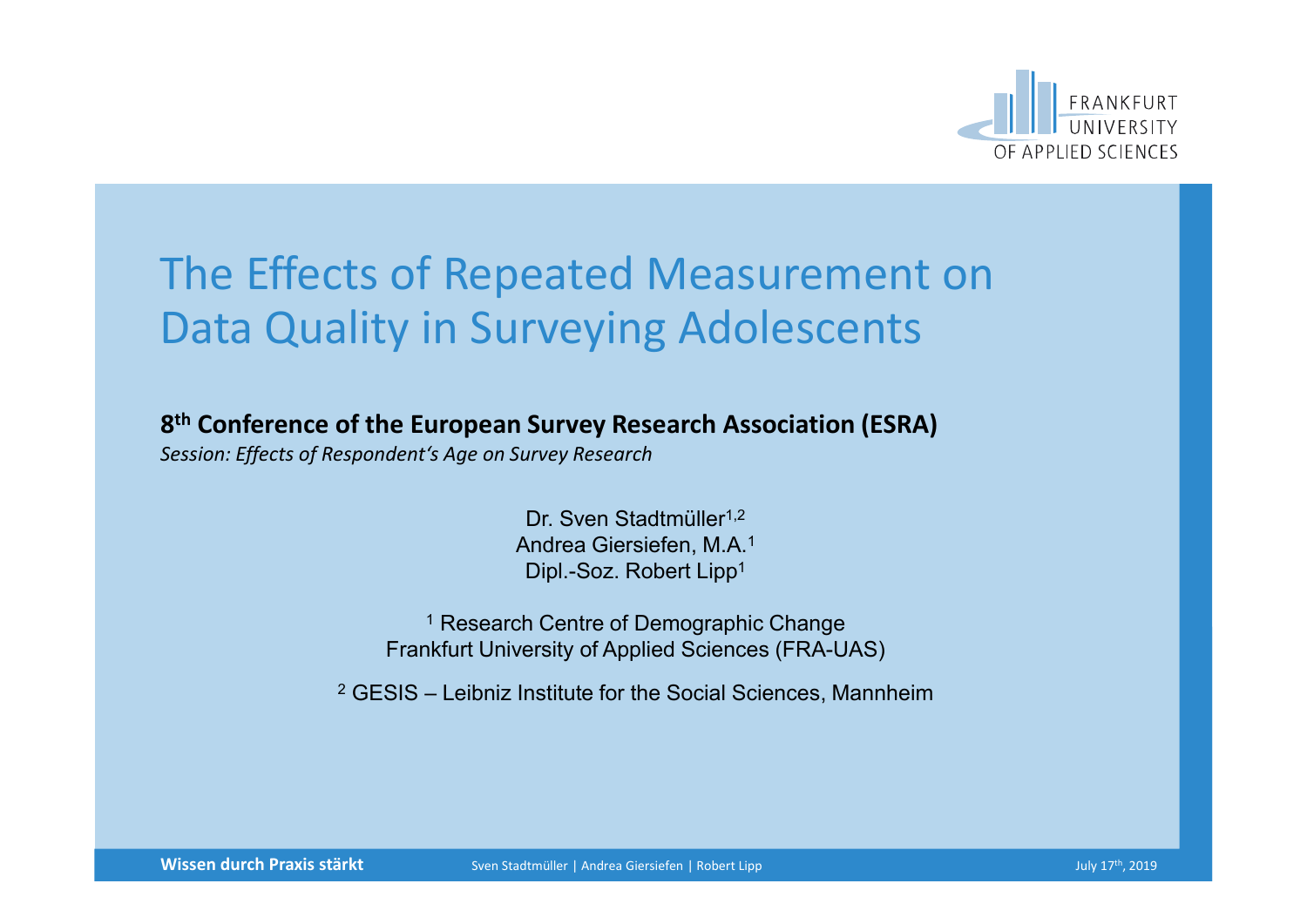# Theoretical Considerations



Surveying adolescents repeatedly may affect data quality in various ways:

- 1. Learning effects due to repeated participation positive effects on data quality
- 2. Satisficing due to decreased motivation negative effects on data quality

Effects of repeated measurement have to be separated from:

3. Age-related learning effects positive effects on data quality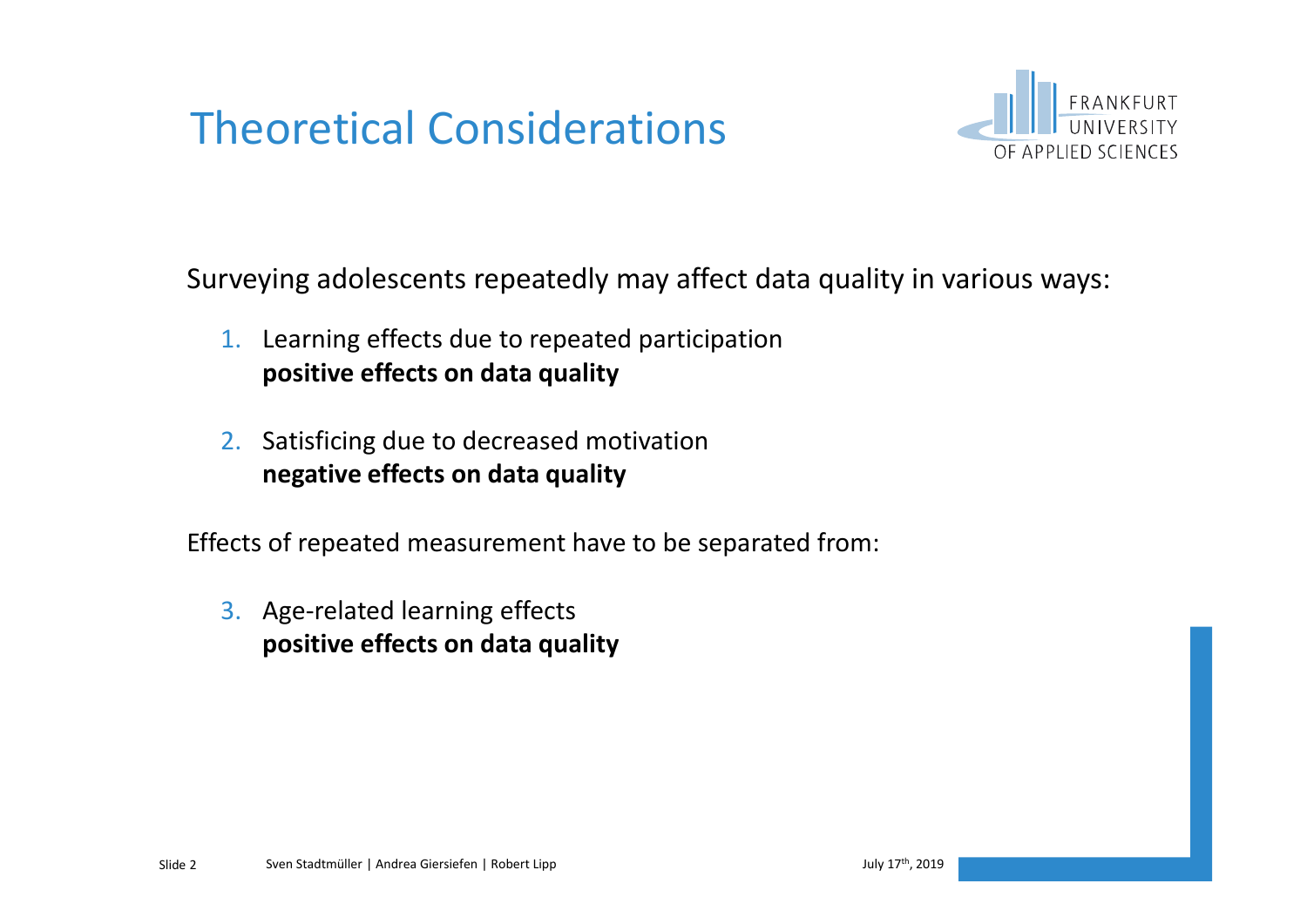# Health Behavior and Injuries in School Age

- Main Objective: Identifying causes for injuries in the school environment
- Panel survey with six annual waves
- First wave in school year 2014/15 with 5th grade pupils (10-12 years old)
- Target population: All pupils enrolled in the 5<sup>th</sup> grade in general secondary education schools
- Stratified random sample of 854 schools
- Participation rate = 18% (160 schools, 10,000 pupils)
- Funded by the German Social Accident Insurance (DGUV) **O** DGUV

Deutsche Gesetzliche Unfallversicherung Spitzenverband

Source: Own Illustration based on Portal der statistischen Ämter des Bundes und der Länder (DeStatis), David Liuzzo.







participates since wave 1



does not participate



participates since wave 3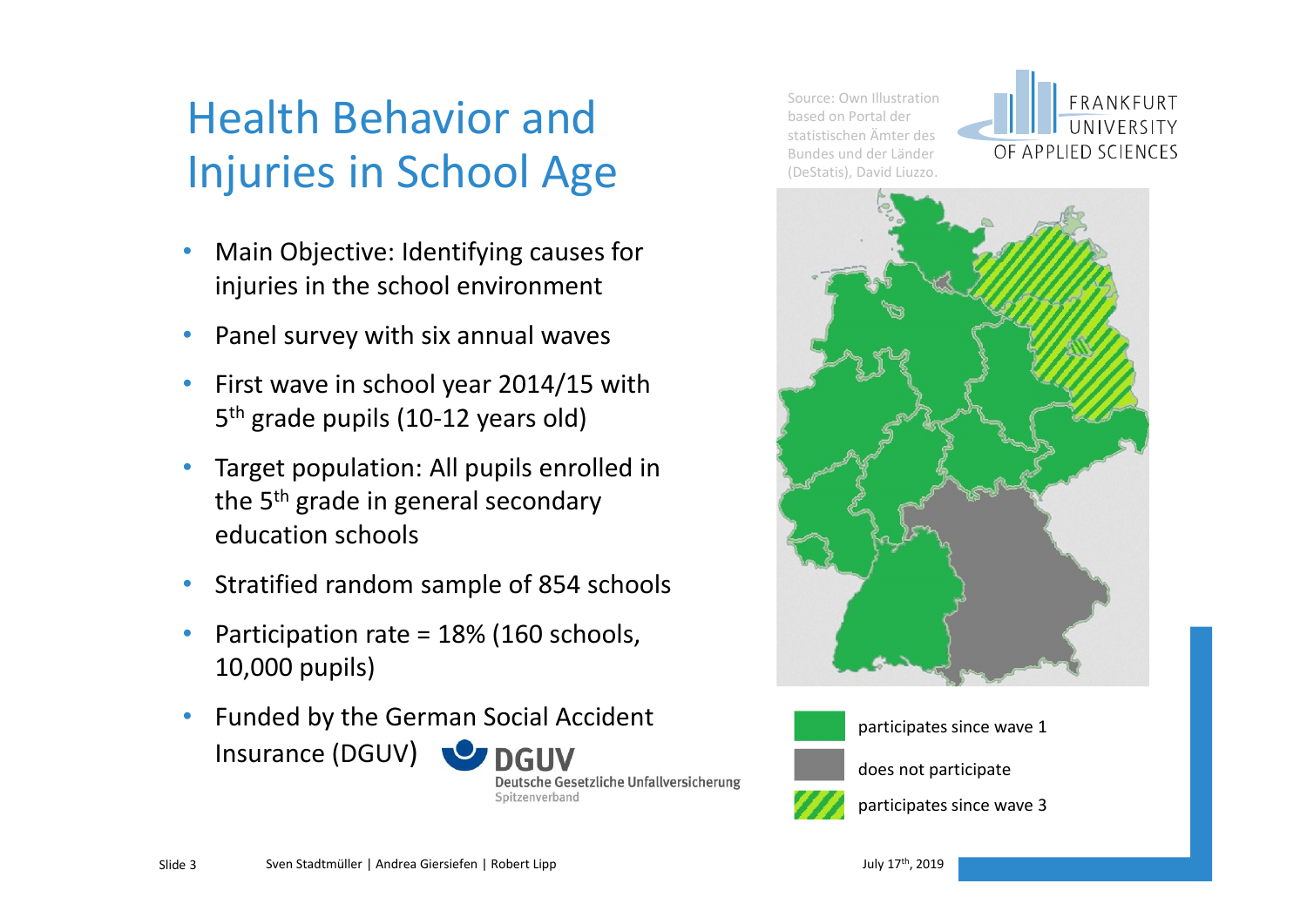### Methods



- Computer-assisted classroom survey
	- Questionnaire is played on tablet devices
	- Each pupil receives a device (self-administered offline survey)
	- Trained interviewers introduce the questionnaire, the workings of the devices and respond to questions
	- Survey results are uploaded by interviewers
	- Currently, data from waves 1-4 are available
	- Self-generated codes to link data from all waves



Source: Own illustration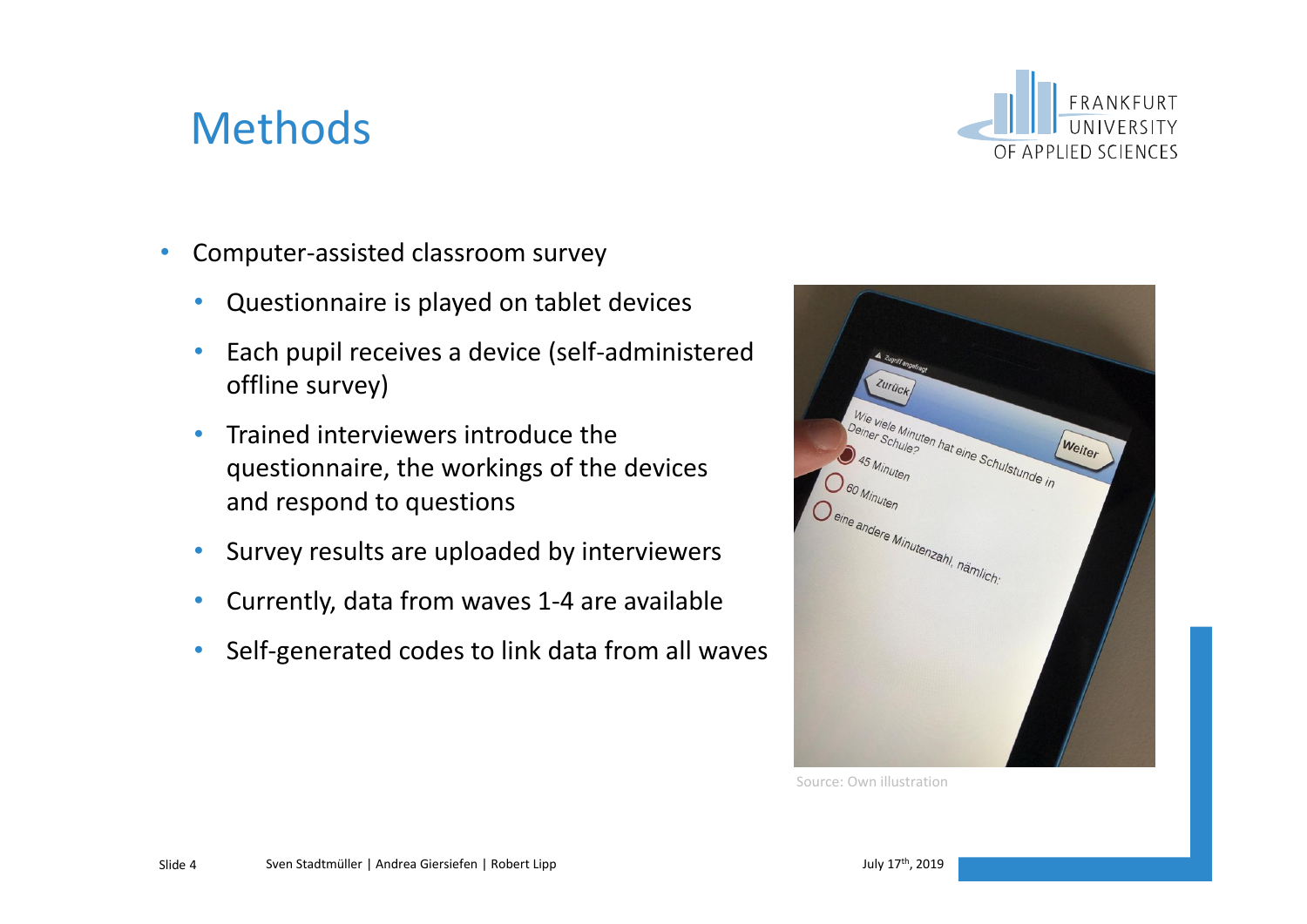

## Strategy of Analysis

| <b>Participation waves 1-4</b> | n (obs) | n(pupils) |
|--------------------------------|---------|-----------|
| 1000                           | 2.404   | 2.404     |
| 0100                           | 910     | 910       |
| 0010                           | 1.146   | 1.146     |
| 0001                           | 1.194   | 1.194     |
| 1100                           | 2.354   | 1.177     |
| 1010                           | 592     | 296       |
| 1001                           | 420     | 210       |
| 0110                           | 1.182   | 591       |
| 0101                           | 654     | 327       |
| 0011                           | 2.440   | 1.220     |
| 1110                           | 4.056   | 1.352     |
| 1011                           | 1.350   | 450       |
| 1101                           | 2.259   | 753       |
| 0111                           | 3.027   | 1.009     |
| 1111                           | 15.864  | 3.966     |
| <b>Total</b>                   | 39.852  | 17.005    |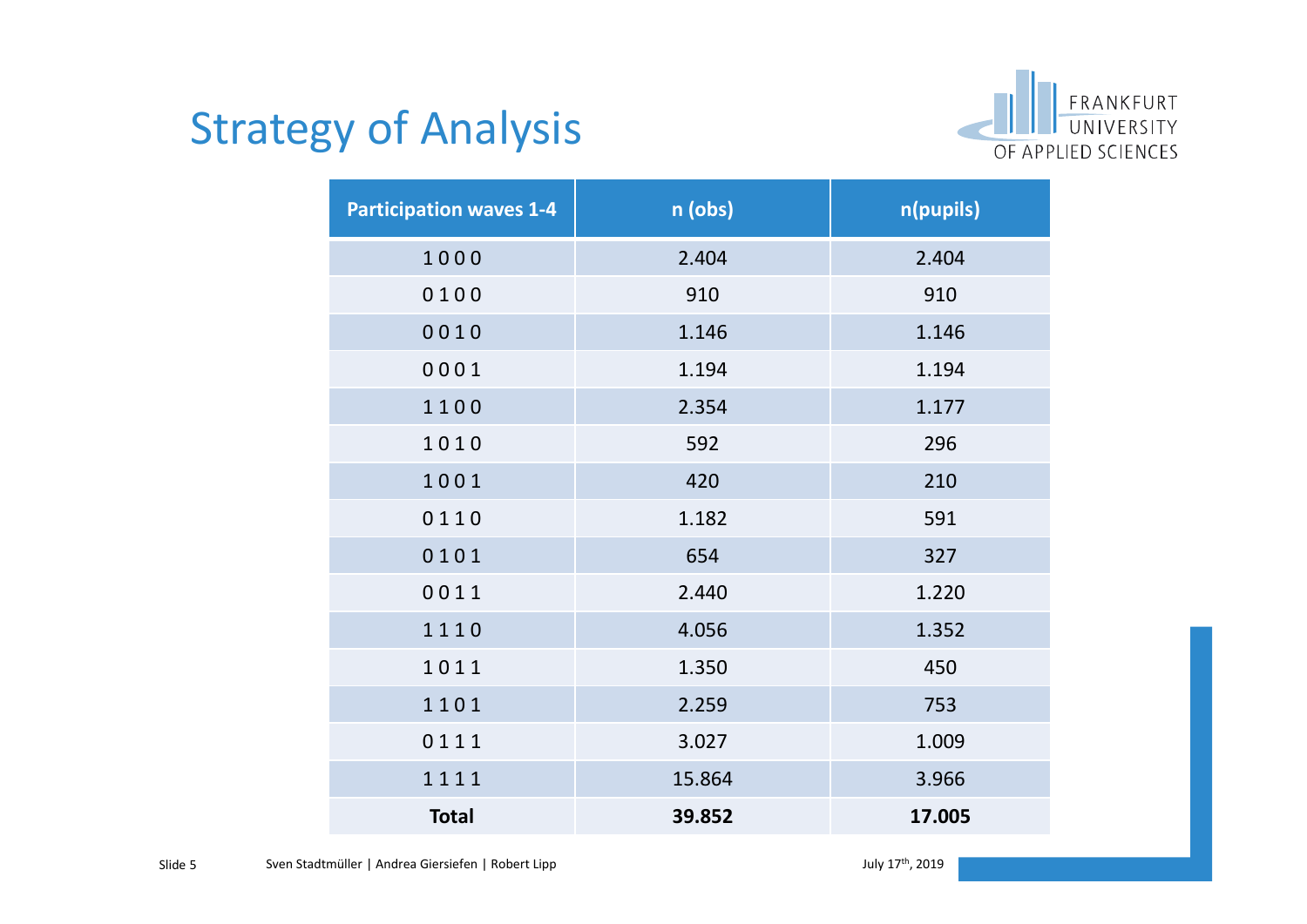### Strategy of Analysis



- Data Quality-Indicators
	- Item-Nonresponse
	- Response styles (straightlining)
	- Heaping
	- Scale reliability
- Dependent Variables: Dummies for Item-Nonresponse, straightlining and heaping
- Independent Variables
	- wave  $(1-4)$
	- sex
	- school stream
	- frequency of participation (1-4)
- Logistic multilevel model with pupils (level 2) and observations (level 1)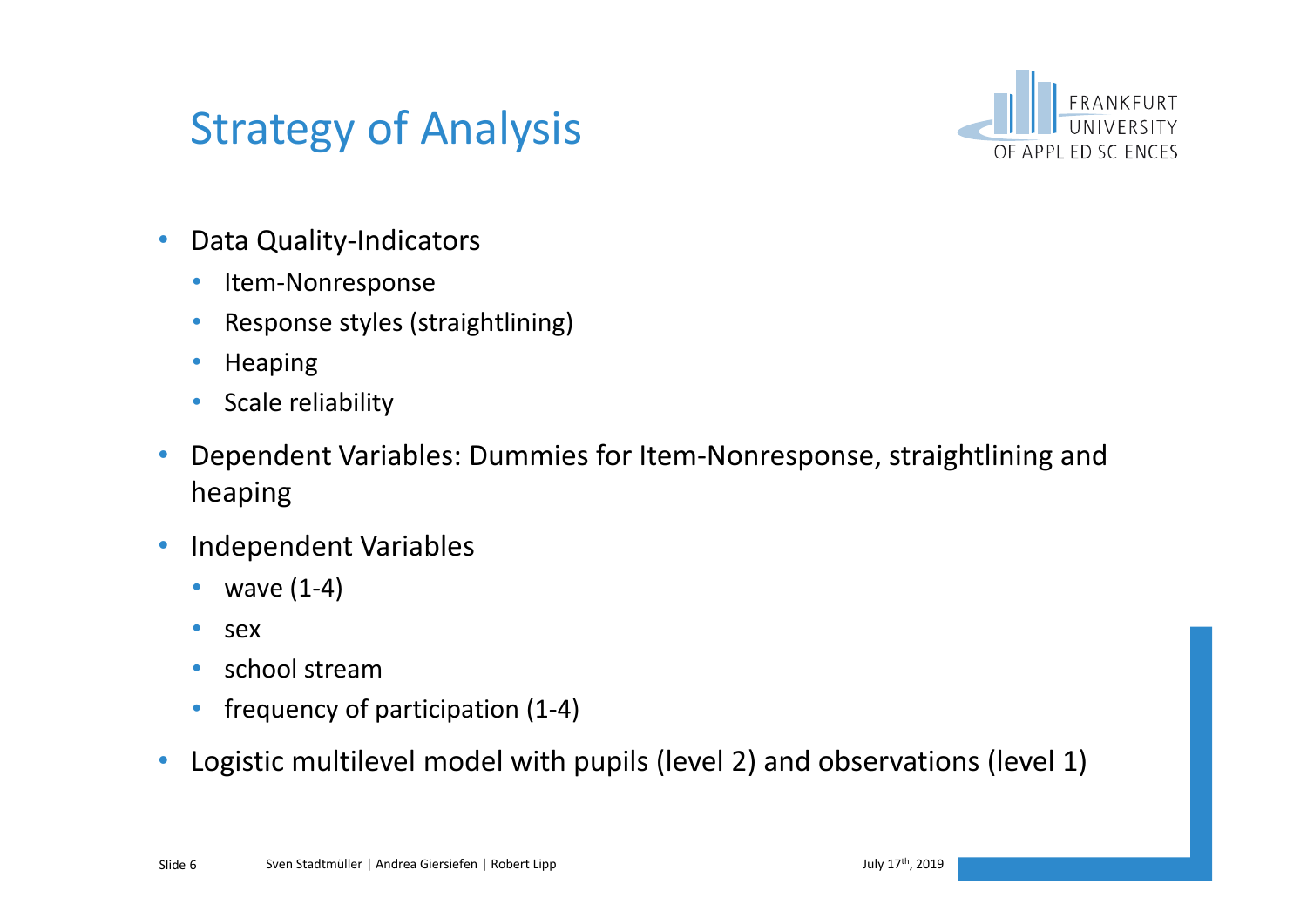



- Dummy was coded 1 when pupils did not respond to at least one out of 15 items
- Items deal with pupils' health status, health complaints, mental health and their nutritional behavior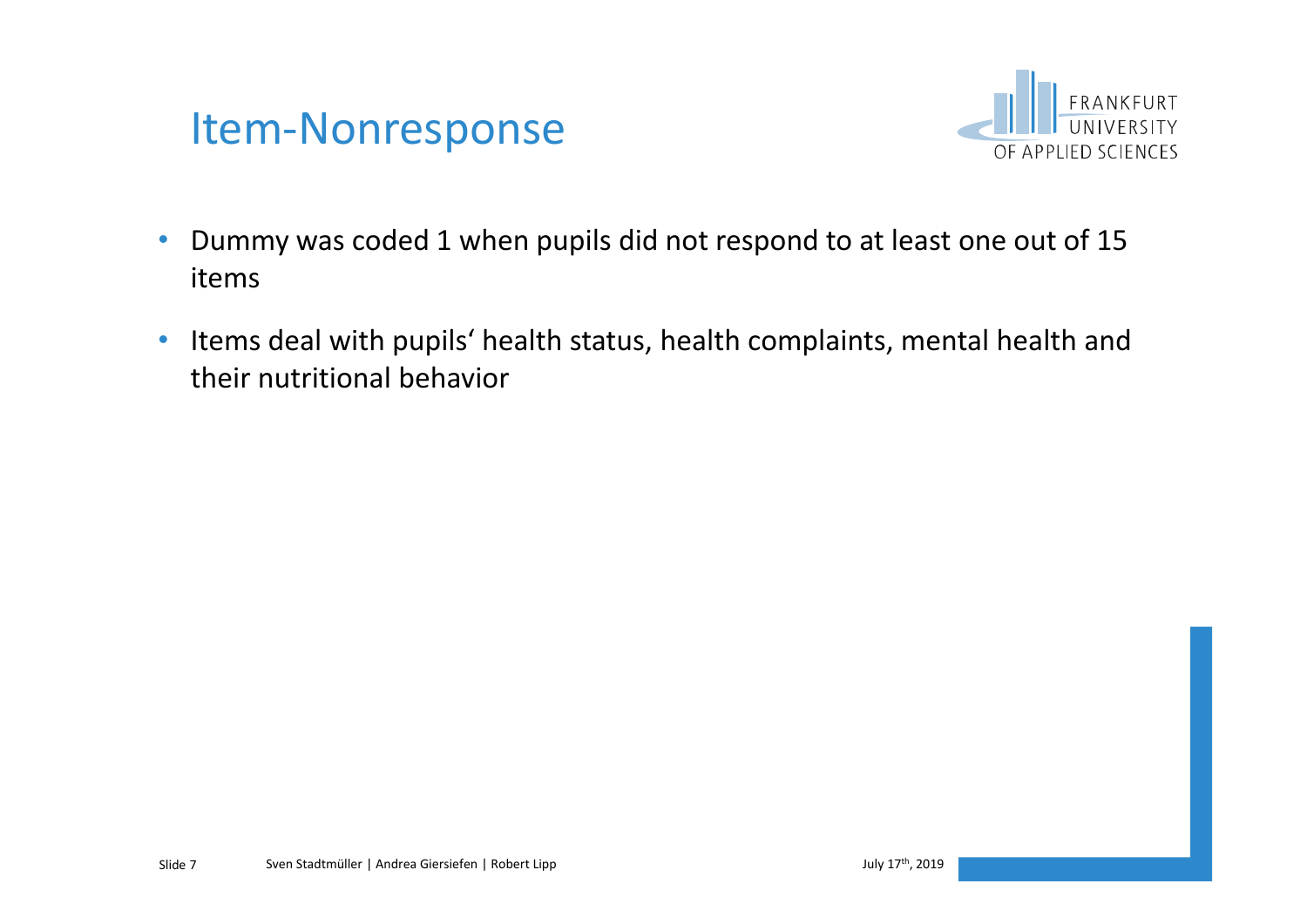#### Item-Nonresponse



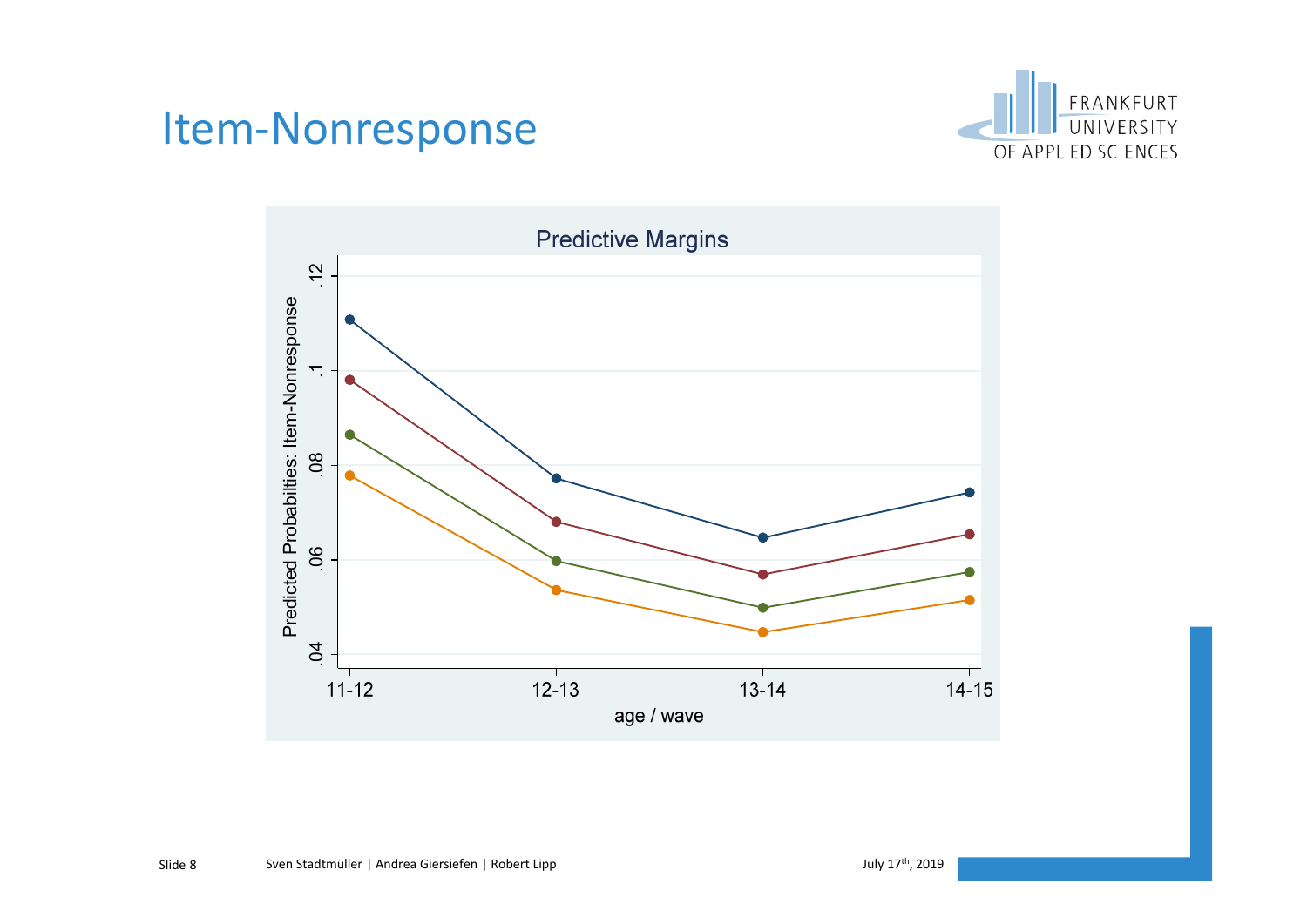



- Dummy was coded 1 when all questions of at least one out of three different scales were evaluated with the very same answer
- Scales deal with mental health, nutritional behavior and the quality of the neighborhood
- All scales also included items phrased in a reserved manner (e.g., "during the last week: how often did you feel lonely" and "how often did you feel fit and comfortable")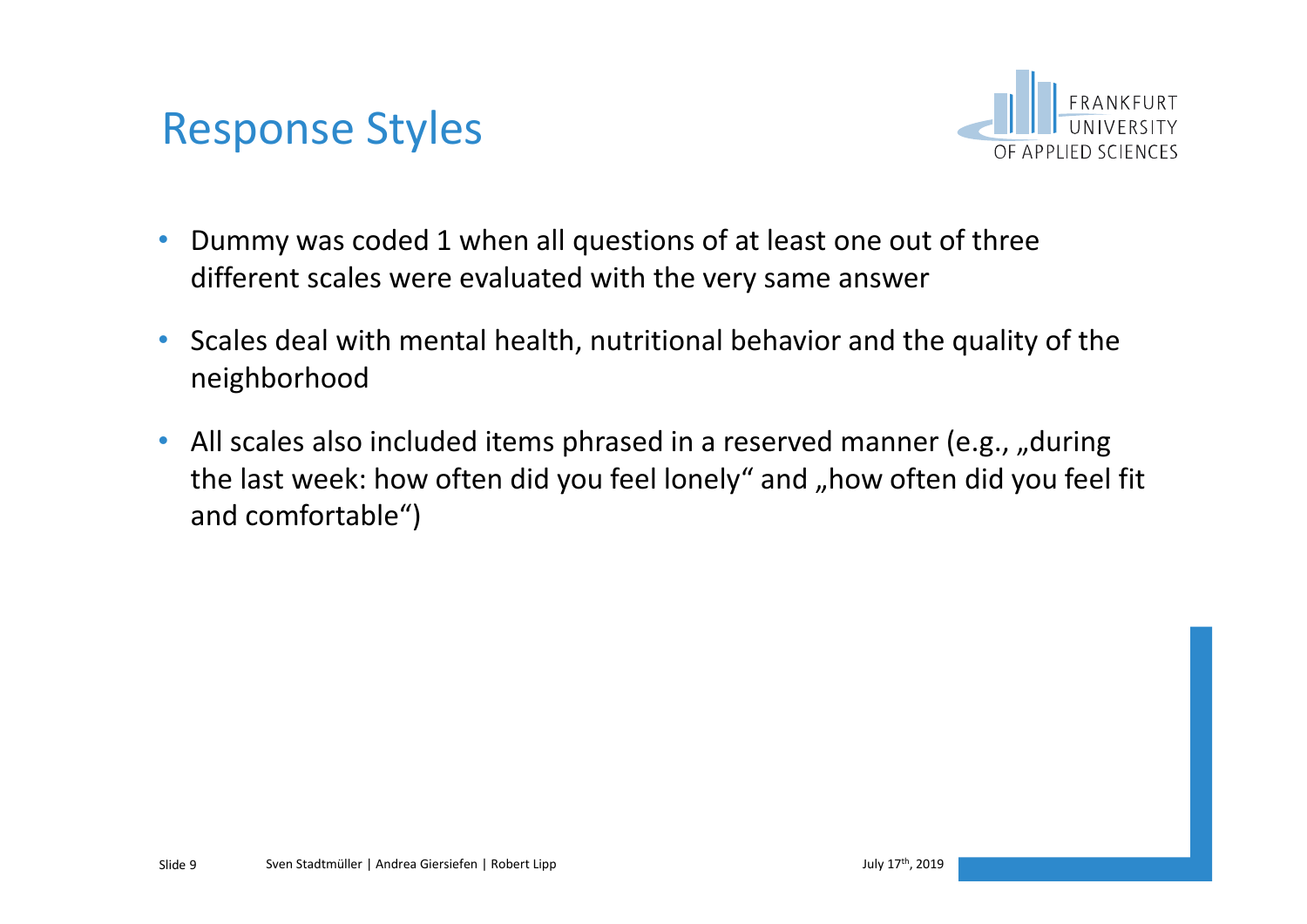#### Response Styles



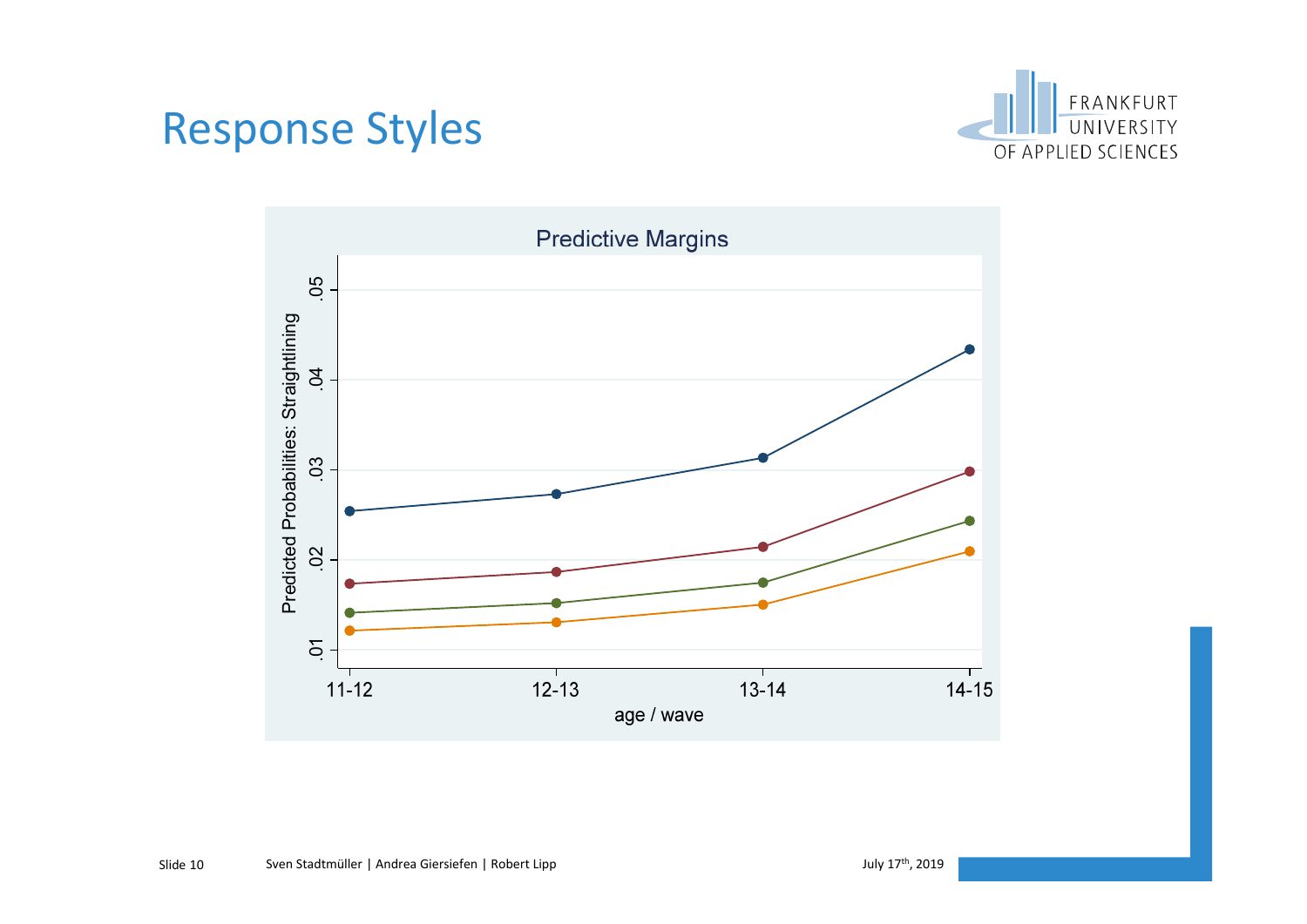#### Heaping



• Dummy was coded 1 when pupils rounded up or down when they were asked for their height (e.g., 150 centimeters)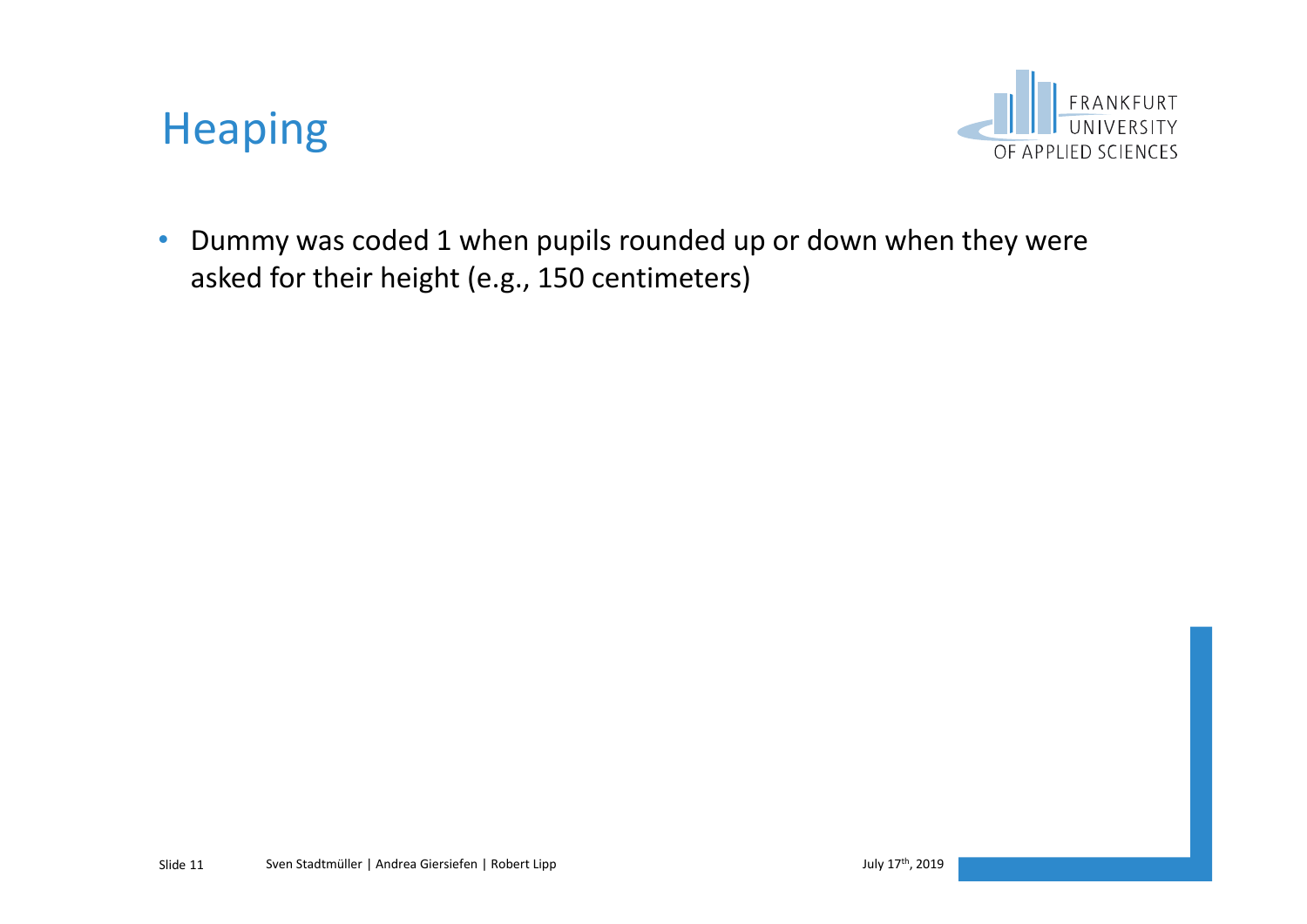### Heaping



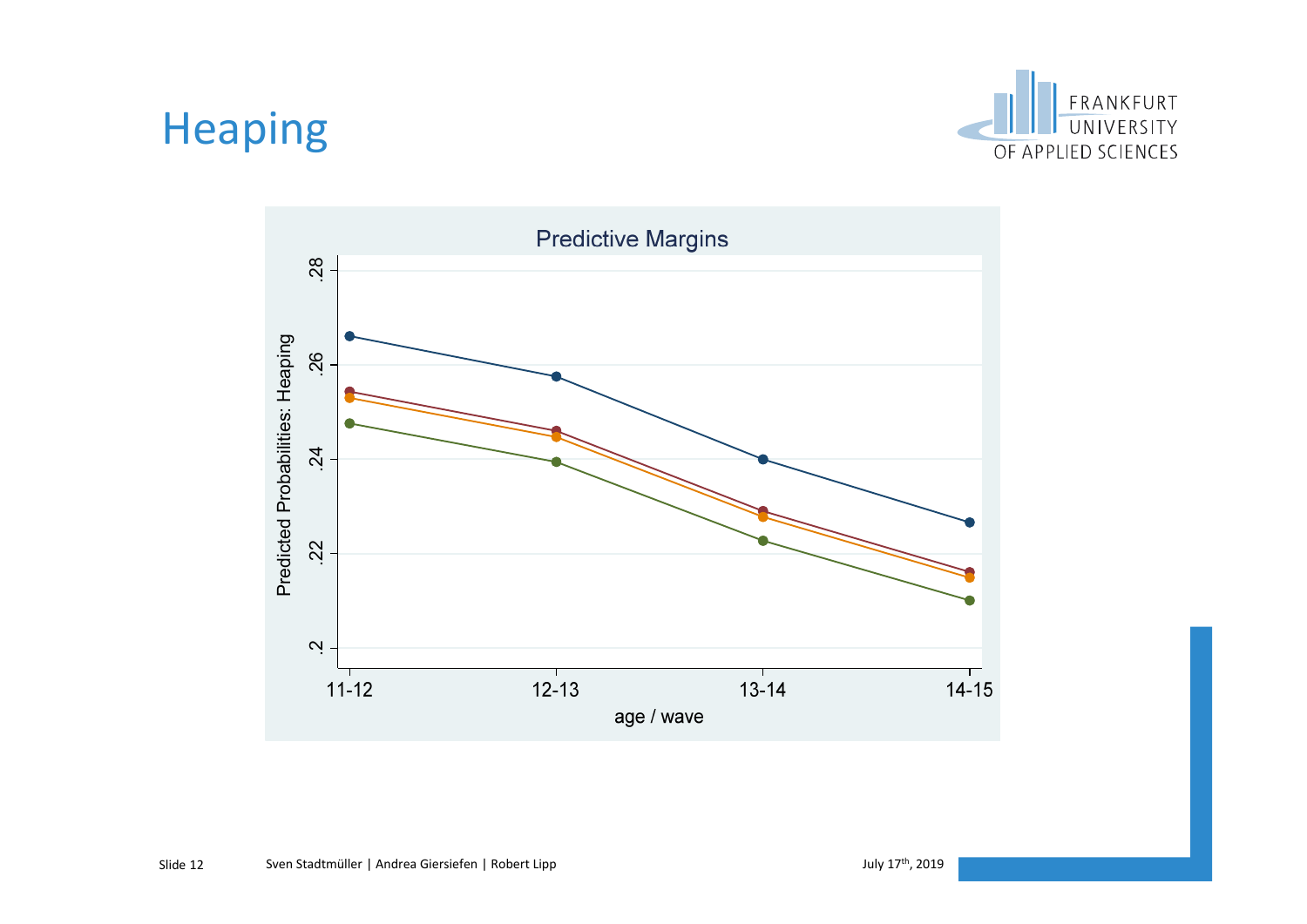

## Scale reliability

|               | <b>Physical and mental</b><br>health | (8 Items) | <b>Evaluation of the</b><br>classmates (3 items) |          | <b>Quality of the</b><br>neighborhood<br>(5 Items) |          |  |
|---------------|--------------------------------------|-----------|--------------------------------------------------|----------|----------------------------------------------------|----------|--|
|               | unbalanced                           | balanced  | unbalanced                                       | balanced | unbalanced                                         | balanced |  |
| Wave 1        | .72                                  | .70       | .67                                              | .67      | .56                                                | .57      |  |
| <b>Wave 2</b> | .76                                  | .75       | .69                                              | .70      | .61                                                | .61      |  |
| Wave 3        | .79                                  | .78       | .73                                              | .74      | .63                                                | .65      |  |
| Wave 4        | .81                                  | .80       | .76                                              | .77      | .62                                                | .64      |  |

- Evidence for age-related learning effects
- Frequency of participation / selective panel attrition seems not to play a role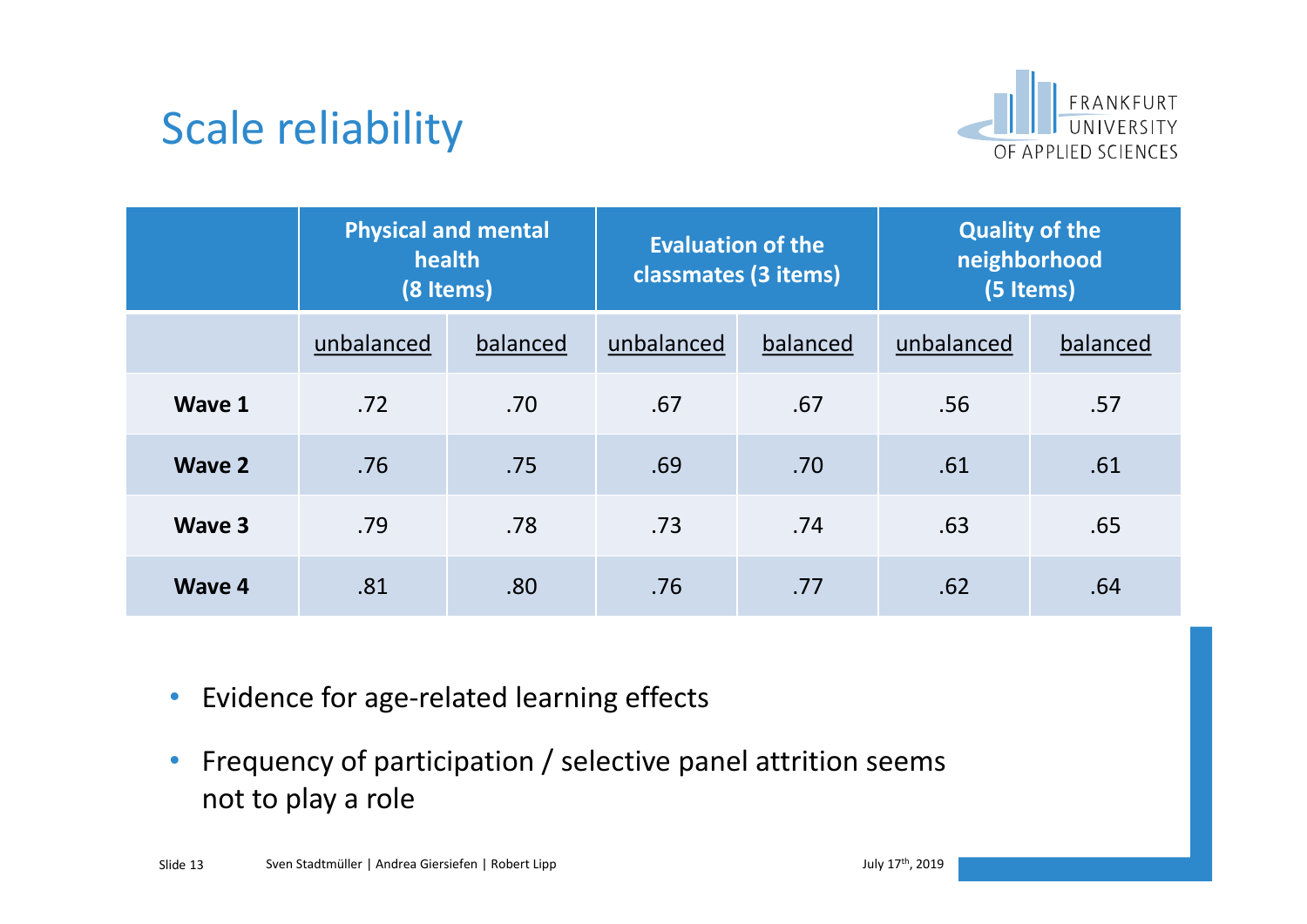## **Conclusion**



- Age-related learning effects seem to increase data quality
- Decreasing motivation in the course of the study may reduce data quality after certain waves and/or when young people enter puberty
- The frequency of participation also seems to increase data quality but findings may be biased due to the lack of experimental data
- Additional analyses with other data quality indicators (e.g., acquiescence, answers to open-ended questions)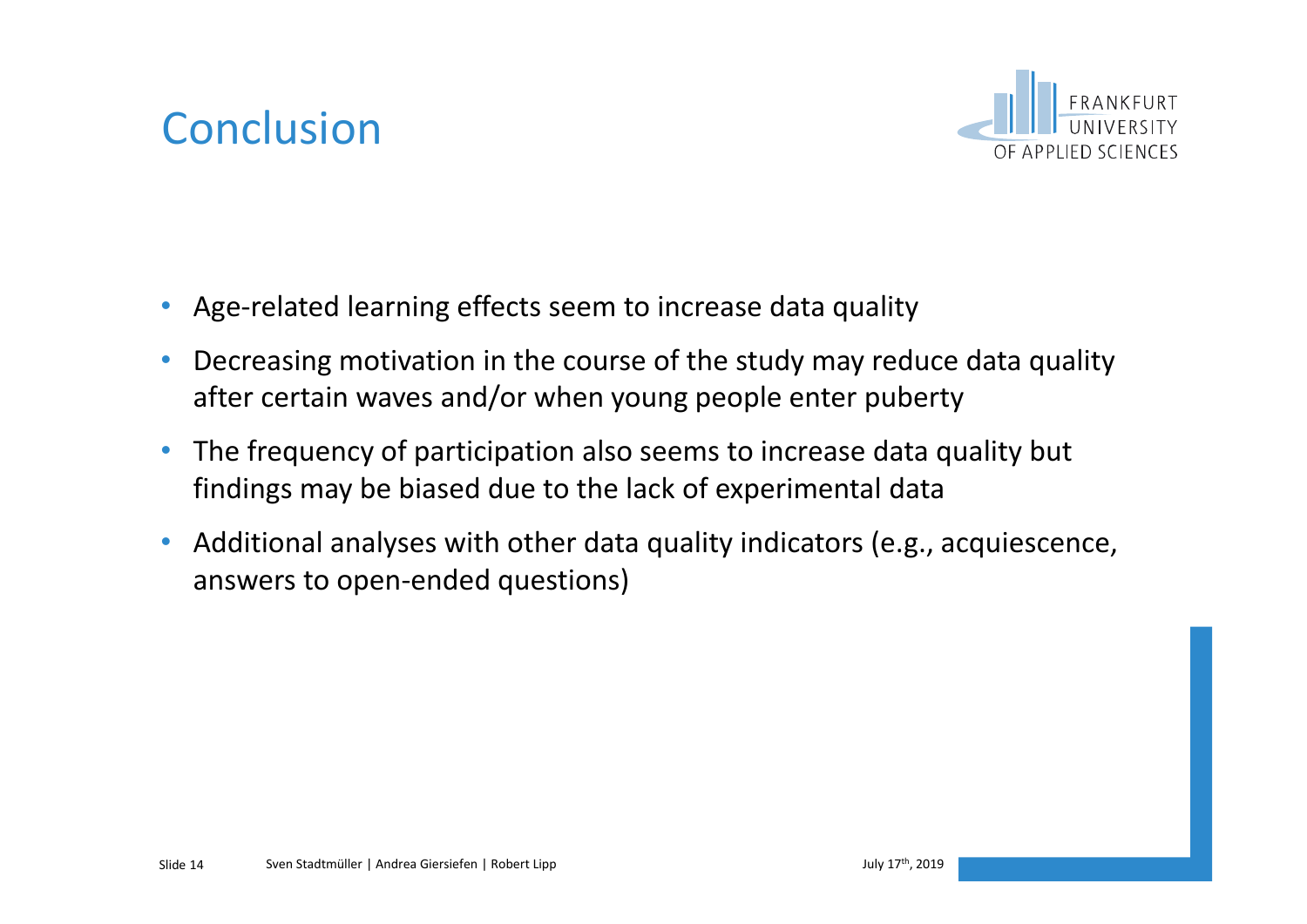

### Thank you very much for your attention!

Dr. Sven Stadtmüller Research Centre of Demographic Change Frankfurt University of Applied Sciences Nibelungenplatz 1, 60318 Frankfurt/Main Tel.: +49 (0)69 1533-3187 Email: sven.stadtmueller@fzdw.de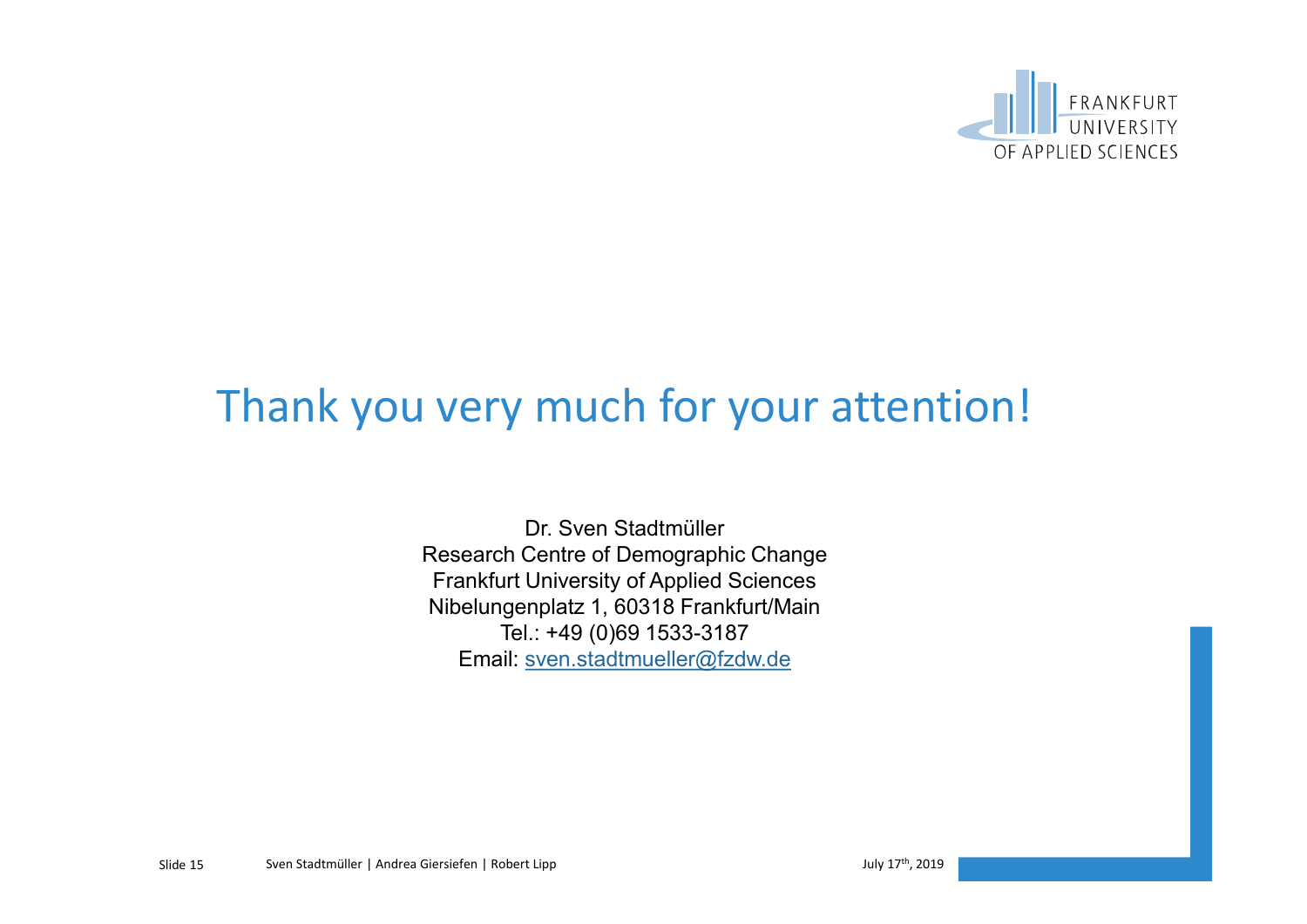#### Models



| <b>Dependent Variable</b>  | Item-Nonresponse |        |        | <b>Straightlining</b> |        | <b>Heaping</b> |          |      |        |
|----------------------------|------------------|--------|--------|-----------------------|--------|----------------|----------|------|--------|
| <b>Fixed Part</b>          |                  |        |        |                       |        |                |          |      |        |
| Constant                   | $-1.905$         | .063   | $***$  | $-3.192$              | .121   | ***            | $-.832$  | .042 | ***    |
| Frequency of participation |                  |        |        |                       |        |                |          |      |        |
| 1                          | Ref.             |        |        | Ref.                  |        |                | Ref.     |      |        |
| $\overline{2}$             | $-137$           | .065   | $\ast$ | $-.390$               | .100   | ***            | $-.061$  | .045 |        |
| 3                          | $-.277$          | .062   | ***    | $-600$                | .097   | ***            | $-.097$  | .043 | $\ast$ |
| 4                          | $-.392$          | .059   | ***    | $-0.754$              | .093   | $***$          | $-0.068$ | .040 |        |
| Wave                       |                  |        |        |                       |        |                |          |      |        |
| 1                          |                  | Ref.   |        |                       | Ref.   |                |          | Ref. |        |
| $\overline{2}$             | $-.400$          | .052   | ***    | .074                  | .094   |                | $-.044$  | .035 |        |
| 3                          | $-0.592$         | .054   | ***    | .217                  | .091   | $\ast$         | $-.139$  | .035 | ***    |
| 4                          | $-.443$          | .053   | ***    | .556                  | .088   | $***$          | $-.213$  | .037 | ***    |
| Girls                      | .135             | .041   | ***    | $-0.387$              | .066   | ***            | $-.195$  | .026 | ***    |
| Higher school stream       | $-.466$          | .041   | ***    | $-0.511$              | .066   | ***            | $-.143$  | .027 | ***    |
| <b>Random Part</b>         |                  |        |        |                       |        |                |          |      |        |
| Prop. of Variance L2       | 19.0%            |        | 26.6%  |                       | 11.9%  |                |          |      |        |
| N                          |                  |        |        |                       |        |                |          |      |        |
| Level 1 (Observations)     |                  | 39,123 |        | 35,430                |        | 36,242         |          |      |        |
| Level 2 (Pupils)           | 16,759           |        | 15,843 |                       | 16,027 |                |          |      |        |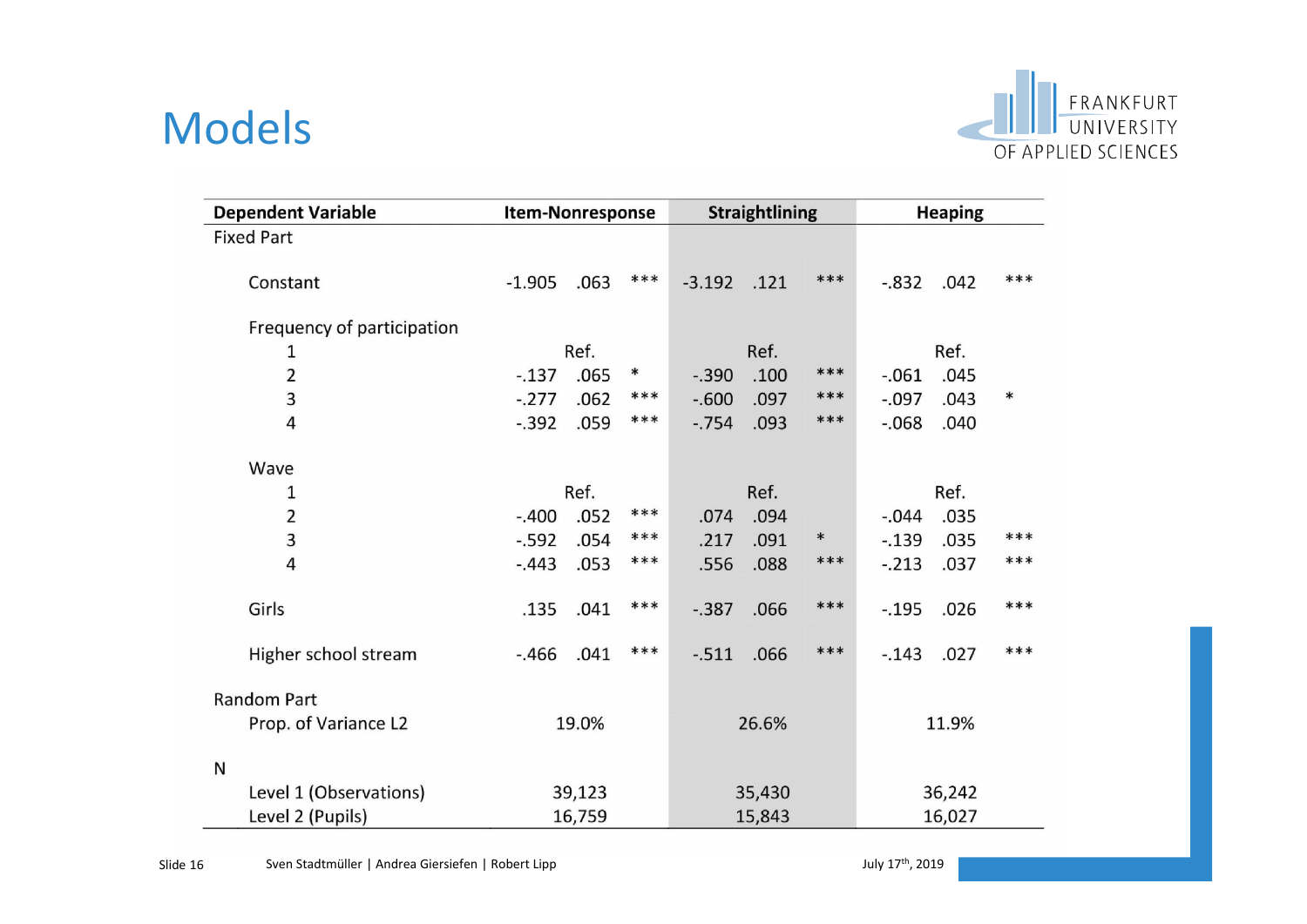### Response time



- Dependent variable: Response time in minutes
- Additional independent variable: individual number of items that had to be answered (taking filter questions into account)
- Estimation of a three-level model due to stronger clustering effects on the school-level (e.g., varying duration of lessons, correlation between schools and interviewers)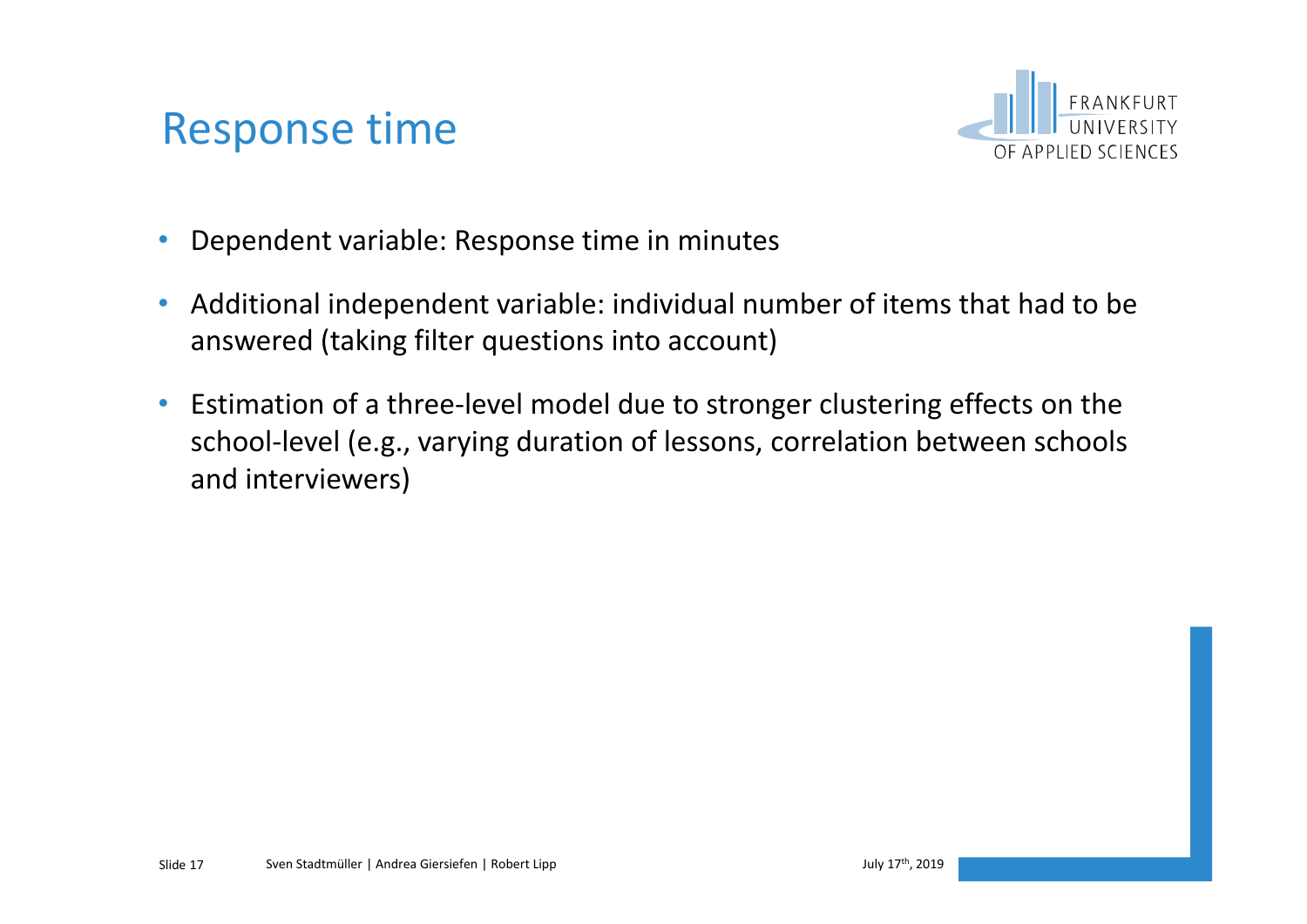#### Response time